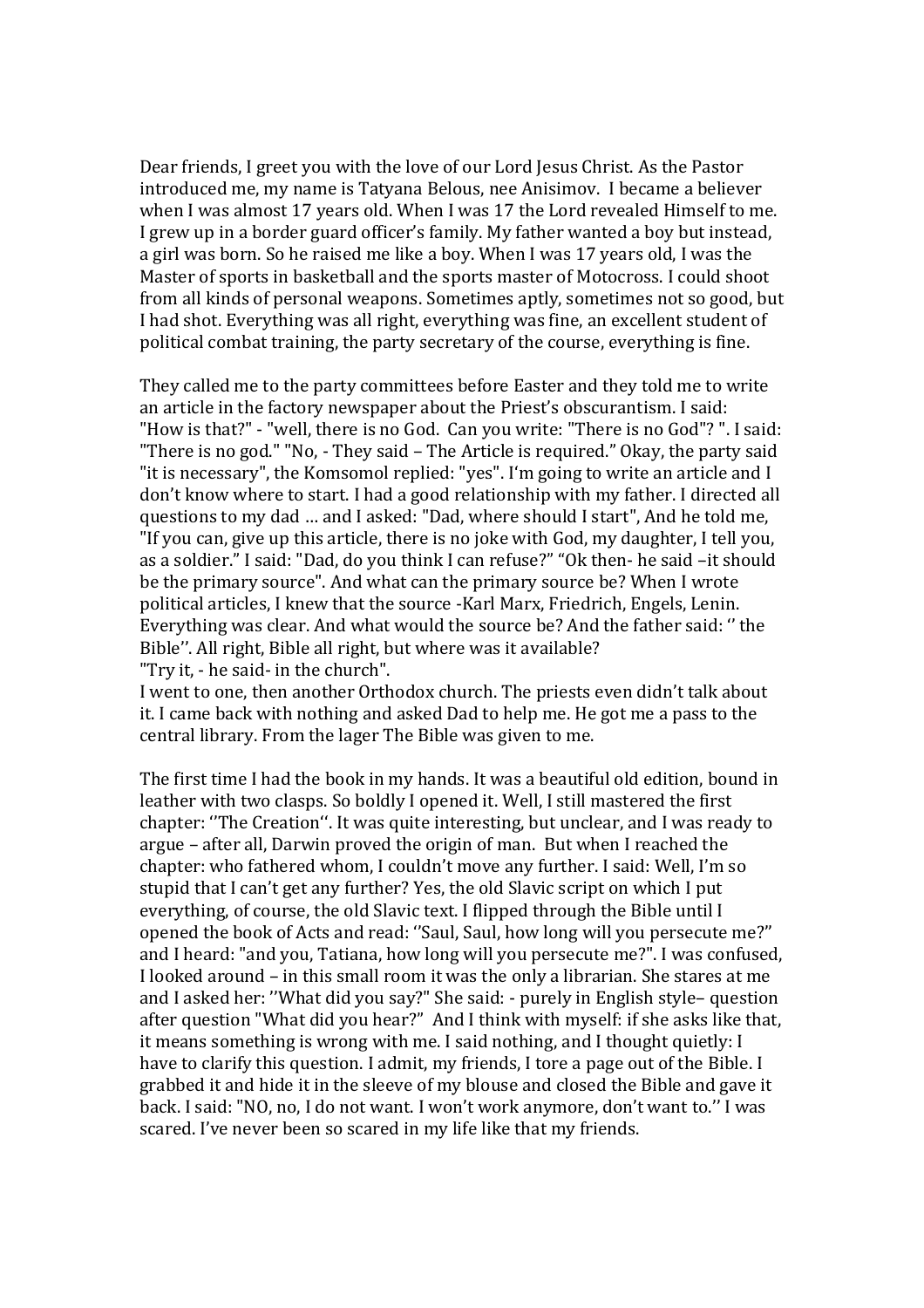I left the library and thought: No, there is air, the sky and everything is fine. Everything is fine, it was just an imagination.

And I heard again: '' How long will you persecute me, Tatiana?'': I started to look around. People went around. They were doing their own business and nobody cared about me. Fear seized me. I asked: '' Who are you?'' – ''I am your God'' – his voice was powerful, sad and, loving. I said: ''I do not know you'' – ''That is why you persecute me, because you do not know me'' – the Lord answered. I decided, that some kind of psychosis started by me. I am still a doctor. I graduated as a doctor, graduated from medical school, an excellent student. I think: Yes, I have to go to the psychiatric clinic, they should help. Then I think: yes, and immediately they would say:'' Schizophrenia''. No, I'm not going to go to the psychiatric department. In this state, I run home. Then I think: No, I have to go to church – the article doesn't work. I must speak to the priest and tell him. No. I was in such doubt. I saw the Church. I went in and began to speak to the priest, but the priest did not understand me. He kicked me out. He said, "or repent or get out of here.'' But I preferred to kneel and say, ''But I'm not a sinner. I have nothing to regret. I have absolutely nothing to regret. I am not sinner. " The priest answered: "There is no one without sin" – he covered me with the cloth – ''repeat after me the sinner's prayer". I stared to repeat the sinner's prayer after him, and after every word I said,'' I have not sinned, it was not.'' In the end, the priest grabbed me by the collar and pulled me out of the church and said: ''Go away, wicked, out of here. You have come to corrupt the people of God.'' It is painful. It hurts. From here I was kicked out.

I went to the home. When I got home, Dad was already notified. You know, a special political security department worked very well. And my father said: ''Daughter, do you want me to go to the camp and your sister remains an orphan, and you?''. I said: "No, Dad, I don't want that " - "why did you go to church?". I said: "Well, I need a Bible". Dad hold his head," She needed the Bible. Go away" he says – ''Go away. Until at least everything will be okay.''

I went down to the street and cried. In the morning I had a family, house, had university. I had everything and now I have nothing, thank You, Lord…. No answer. I think: well then my ''roof'' (head) on the spot, the brain in order, so I will fix things. I go and I cry, sad for myself. As I understood, that I came to the edge of Odessa, Slobodka area. And since the rain had started to drizzle, and it was already evening – the month of April, it is before Easter, before Palm Sunday. I got cold. I started to look around: somewhere, maybe a familiar place, somewhere, maybe to go to a Cafe to warm up. And I see some people entering the courtyard – not as an outdoor party or a funeral. They went sedately. Women with headscarves. Such clean ones. Such beautiful. Such were their faces, so peaceful and cheerful, that I wanted to stay near them, next to these calm people.

I followed them. I went into the yard. I see them go into the house, down a few steps. And I followed them. I think: if they throw me out, then throw out: but maybe not – then I warm myself, and see what it is.

I went and saw them sitting on the bench, men and women, different ages, and children and the elderly, and singing. They sang so beautiful. ''Do you hear the voice of God? ''– they sang. I think: it's about me, because God spoke to me. "So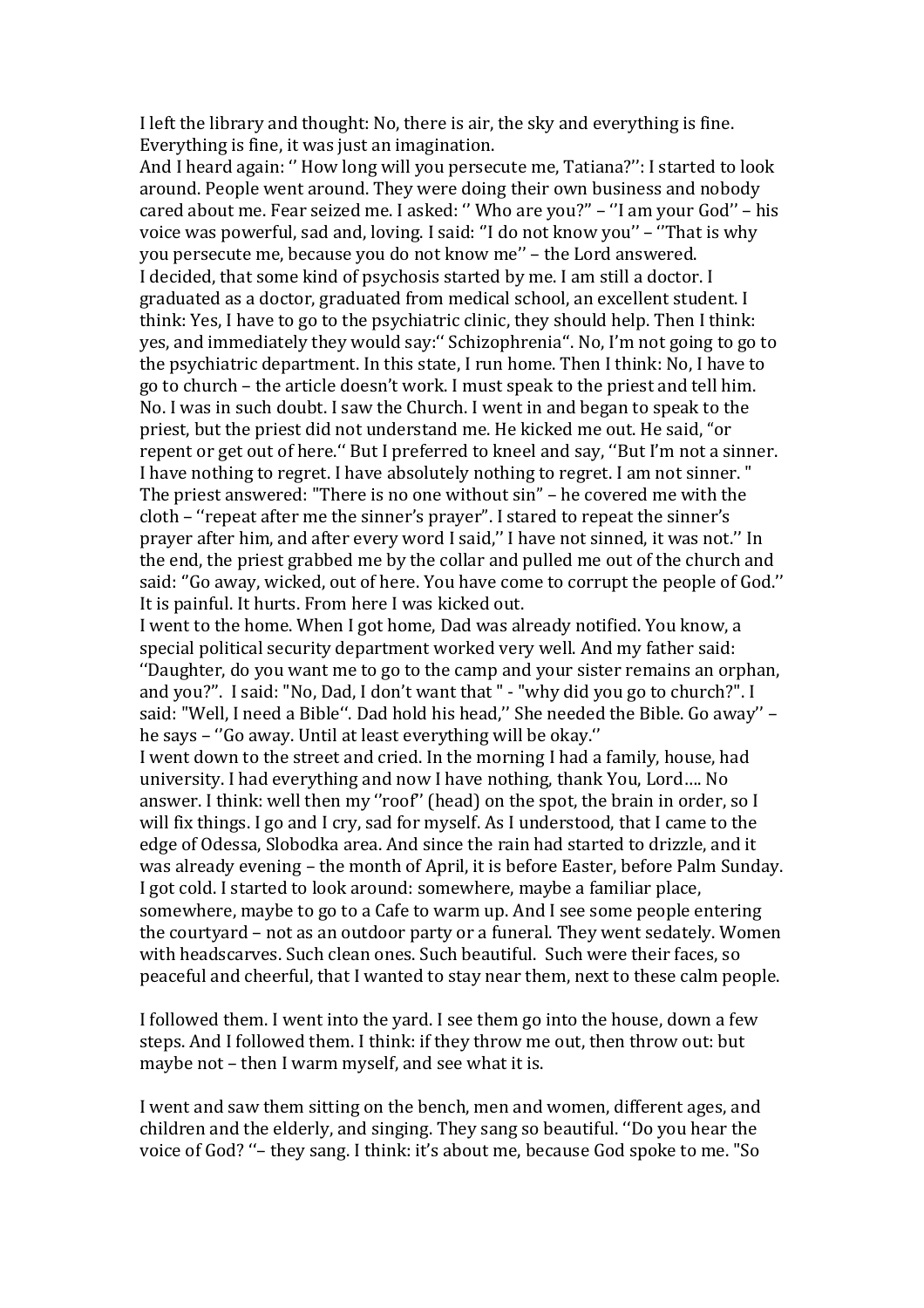gently calling you". I think to myself: wow, gently. And hear again how he asked me: '' How long will you persecute me?''

I sat quietly in a little corner and froze. It was a service. When a sermon was finished, the preacher who was preaching can come to me and ask, ''My child, who did you come to? What are you doing here? '' I was confused and said:'' To God''. Then he says, "you've come to the right address .'' Thank God! The service continued. There were two more preachers. They were still singing Psalms. I didn't know the word "Psalms" - songs. But they were all about me. It was so good for me. And when the pastor announced that if someone wants to make a covenant with God, repent... Again repent?

But when the second man says to me that I have to repent, then I have to repent. And I came forward. The legs carried me forward. That day the Lord found me. And I found the Lord. I became a member of this church – a community of Christians of Protestant faith – Pentecostal.

Everything worked out. The pastor drove home with me. Everything cleared up. Soon I was reenrolled in college. A few months later I received holy baptism. Lord baptized me with the Holy Spirit. We had everything wonderful.

The years passed. The Lord has given me a wonderful man and I born five children: three boys and two girls. One thing: the man was unbeliever. He is a good man. He drives me to church, and he sits behind the door. I appeal to the pastor and he said, ''Sister, don't shake the tree as long the fruit is green. As it ripens, it will go in.'' I pray to God that my husband will ripen faster. Then came the moment when he also repented, began preparing for water baptism. He was baptized.

## *The vision of heaven*

A headache… Strong headache. I explained it by saying that I was doing a doctoral thesis, overwork, five children. Husband Seemann, captain, was constantly in the sea. It is overwork, - I said to myself – is overwork. But pain pills didn't help and I decided to get examined. when I started the examination in the neurosurgery department, it was suggested that I take the tests in oncology. Already than I become fearful heartbeat. The result was: Sarcoma (brain tumor).

Sarcoma. I was dying. I was dying from cancer. I ran to the church. I started asking what to do and the Lord blessed the operation. As my husband testified to me, the Lord told him "she will live" "she will live" - and he remained in this belief: "she will live."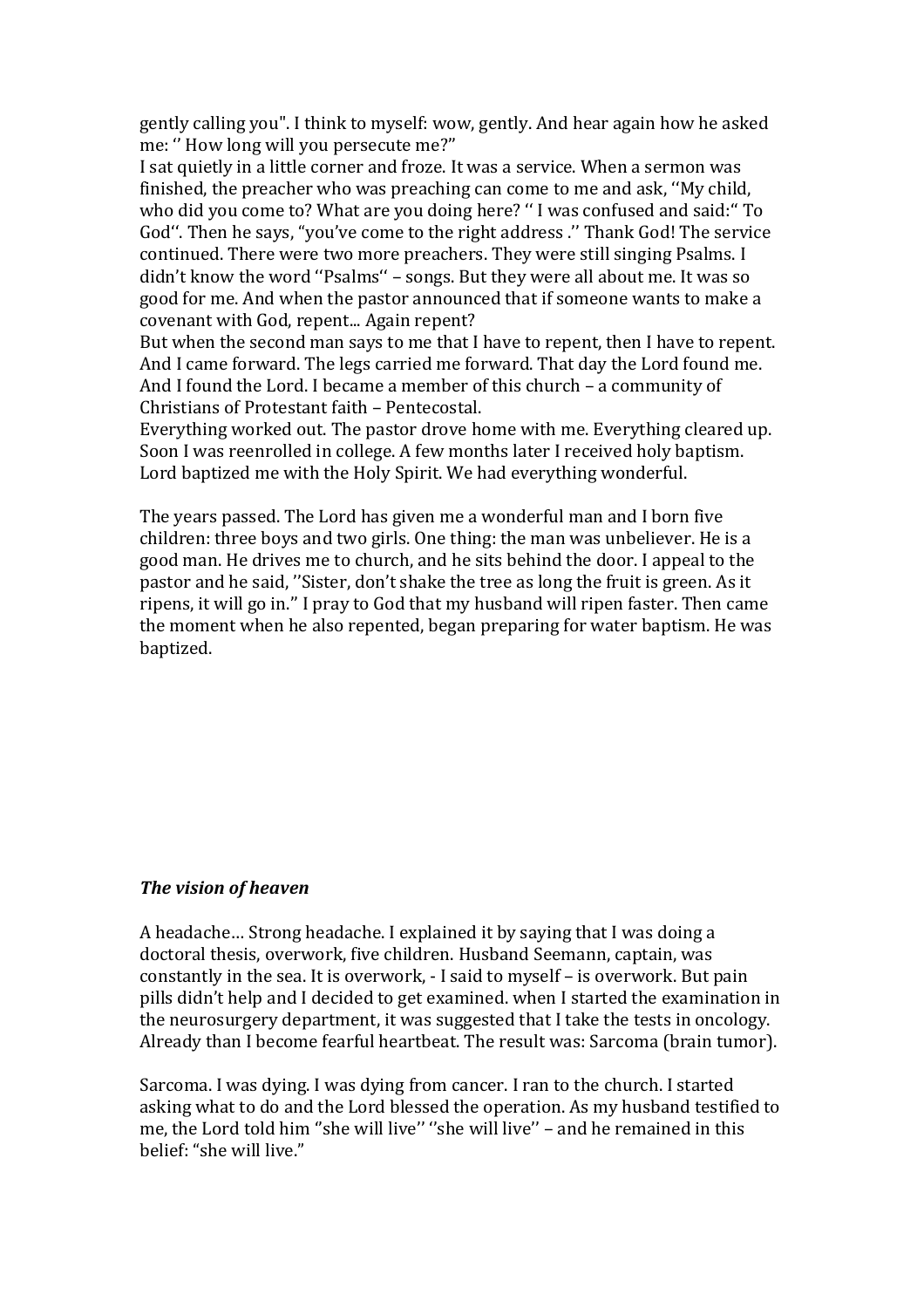They took me to the hospital and started preparing me for the operation. Brothers and sisters in church prayed. Everything went as usual. The day of the operation has come. I was driven into the operating room in a wheelchair and laid on the table. They started giving anesthesia. The next thing I remember: I'm in the operating room, I'm somewhere under the ceiling; looking down and watching what happens and thinking: who is being operated on, and why I have such an uncomfortable position; must stand next to the surgeon. ----

As I stood next to the surgeon, I saw that it was me who had an operation. That was my head cut open. I look at myself – I'm standing nearby. Friends, when a person leaves this hut that is a mortal body, he goes out like out of an old house that he will never need again because he has a new and better house. I did not feel sorry for this body. I even had a slightly contemptuous attitude toward him. I started to say, ''No need. No need. Why are you doing this?''

Nobody heard. The anesthesiologist said:'' The pulse is falling, the pulse is falling, the pressure is falling. We are losing her.'' Reanimation began. And at that moment, when the surgeon orders: "From the table. Discharge," I feel that, as if I pulled by the rope to return to the body. I do not want. I don't want, I resist. ''I don't need – I scream – I don't need this body''. They don't hear me. Finally, the doctor says: ''Too late. Finish. We lost her. We have to go out and tell her family.'' I say,'' No, I am alive. ''But nobody heard me. I realized that they neither see nor hear me. Together with the surgeon, I came out of the operating room.

At the end of the corridor, my husband knelt and prayed. He raised his hands to heaven and asked God for mercy. I walked over, patted his cheek, and said, ''Honey, I'm alive. I have no pain. I feel so good.'' He didn't hear. He raised his head and looked around and did not see me. He did not see. And I hear the surgeon say, ''We did everything we could. She left ''. The man wiped the tears from his face and said: ''No. God said to me: she lives and will live ''. The surgeon looked at the surgical team and said,'' Well, no, speak yourself. Only madman I'm lacking right now''. And he said,'' No, I'm not crazy. I tell you: she is alive and will live''. I didn't hear what was happening next, turned around, and wanted to get out of this corridor.

When I started to leave, I saw that I was not going into another hallway or stairs, but into such a tunnel. It was dark there. I think: where did I go? I must go back. And then I saw the light. It was above that light. And I went to that light. Walking was difficult. My feet sank as if I was walking on the feather bed, which is difficult to push off. And from all sides, voices began to sound: ''Go back and tell the people. Go back, it's not the time yet. Go back''. Where to go back where it hurts? Where is the dirt? I do not want. I do not want. The Lord told me that I am His child. My soul realized that it no longer needs a body, that another life began light, free. And with this awareness of freedom, I fell out of this tunnel. It was fantastic.

So that you, my friends, understand what this freedom, lightness, joy is, remember when you were little children. As you jump in the mother's bed, jump higher and higher, happy and laughing. Do not remember then how Mother rebuked you. But this moment of flight and joy and freedom multiplies many times, and you will understand this feeling of happiness.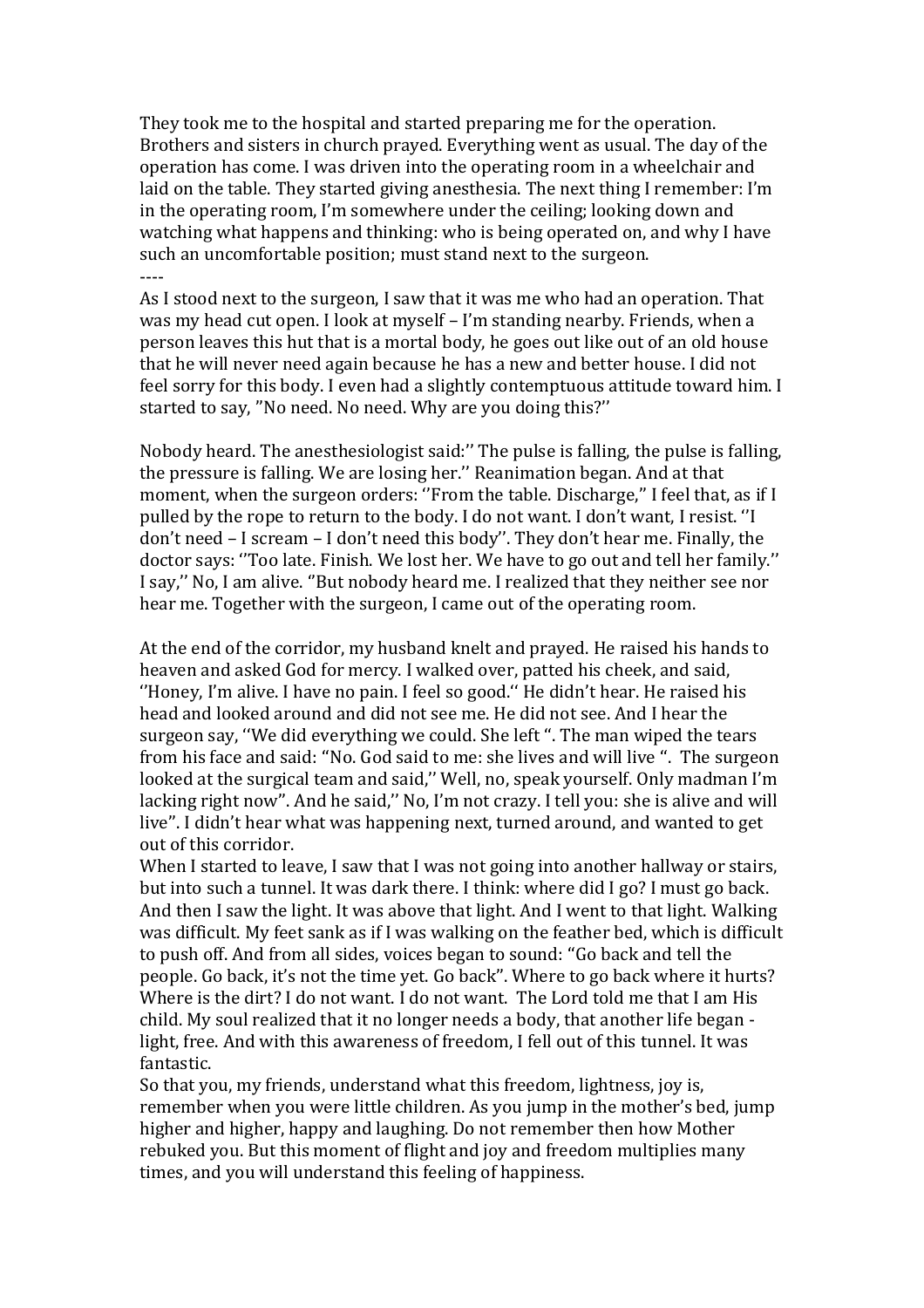When the initial excitement was over, I began to look around and noticed that a concentrated light was approaching me. It was beautiful and got brighter as it approached. In that light, I saw the outline of a man with billowing clothes. Why do the clothes flatter when there is no wind? – I thought but didn't think further because I thought it was approaching Christ. When he came up to me so that I could see his face, the beautiful, magnificent face, I fell on my knees, stretched out my hands to him, and said:'' O Lord, glory be to you! I have come to you, O Lord. ''He stepped back and said, ''Get up and don't do it. I am not the Christ. ''I say, ''who are you? '' Well, who else could be so beautiful?'' I'm an angel. I am a messenger,'' – he said. I say:'' But I want to Christ. I want to the Lord'' – ''And why did you come? -the angel said: -Didn't you hear the voices?'' '' I heard, but I want to the Lord I don't want to go back.'' Well, - said the angel, - you will stand before Christ. Follow me".

I turned to follow him. When I turned to follow him, I saw something that I haven't noticed until now: from where I came out. And I came off the veil. Dark dirty veil, like a dirty mist. He is impenetrable. I even thought that you could get dirty from it. I looked, but I had no dirt. And at that moment a man came out of that mist. Then I saw another and another. I turned in the other direction, but also from there, from this veil, from this mist, people came out. And they went somewhere upfront and up. 'To eternity'' – flashed through my head. And suddenly from the fog, a completely naked man jumped out. The grimace of horror was on his face. Friends, every time I remember this face, for me becomes ill at ease. It was frozen in a silent scream. A grimace of horror was on his face. He couldn't scream anymore. He tried to escape. But ugly paws grabbed his shoulders, hips, legs and pulled him back. In that silent scream, he disappeared into the mist.

I was so amazed that I stopped. Engel felt that I had not followed him and looked around. He asked me, ''Why don't you follow?'' I said: "Who is that?'' He says: "That?'' We saw some more people come out and leave. The angel said: "These are the children of God. They go to meet the Creator.'' ''And why are they alone? And you came for me why did no one come after them?'' – ''Because you will come back'' - said the angel. I say: ''I do not want. ''Angel ignored my ''do not want''…

Here a naked person jumped out again, this time a woman. I said: ''who is that?'' I felt like I was stuck at this point. I couldn't move, I was struck. And the angel replied, ''These are the ones who tried to get saved by their works. They did not accept Christ as their personal savior. They thought that by their works they could be saved. They try to break through to heaven, but the sins of them pull them down. ''I say: ''And where will they be?'' ''you will see", said the angel. I say, ''And why they are naked?'' - "They are deprived of the glory of God. Clothing of the righteous – the glory of God'' – the angel replied. I looked at myself quickly. I am dressed. Hallelujah! Thank God! I had clothes on me! I am not naked! Praise the Lord!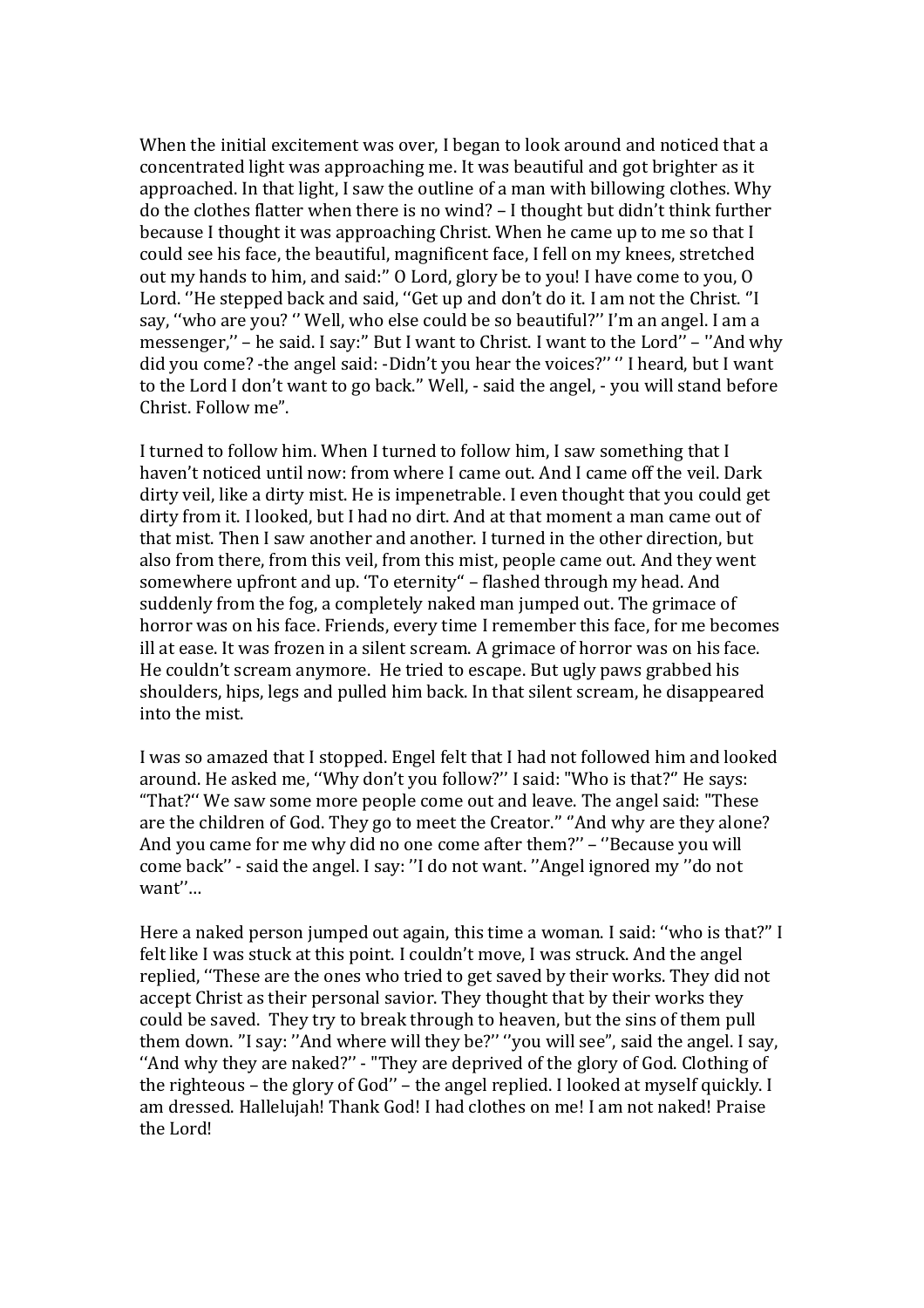We keep moving. Angel a little ahead, I behind him. My friends, now that I came back from there, I understood the words of Christ: ''In the house of my Father are many mansions; and if not, I would have told you; I go on to prepare a place for you;'' He has prepared these places. He has prepared. Friends, what you see beautiful flowers here on earth, hear the birds sing – a very faint copy of what expects us in heaven. The brightness of green, like emerald brightness. The light that shone from everywhere – that blue gold, it was glorious. There were all colors there, even more than the spectrum of the rainbow. Everything shimmered. There was only one color absent there- black; I haven't seen it anywhere.

We moved higher and higher. I admired every place we went, and then I thought, ''Where is the light from? The is no sun. We are somewhere higher.'' When I thought that, I saw that the throne of God illuminates these places and I remembered the scriptures:'' And the throne of the Lord illuminates the sky, and they need no light from the sun nor from the moon.'' Halleluja! So that is how it happens!

I was overflowing with feelings, but I had to follow the angel. And when I tried to stop him, I saw that we were standing at the foot of the Throne. I realized it was the foot. I realized that it was very beautiful. That was great. I'll say it again: it was perfect. It was wonderful. The throne of God is made of a substance that looked like ivory, set with diamonds and emeralds. Stones alternated in a certain order, and they formed such patterns extraordinary patterns, breathtakingly beautiful. But even they could not divert my attention from the clothing that covered the Lord's feet. I wanted to look at the Lord in the face. As soon as the thought flew through my mind, the angel put his hand on my head and turned down. I fell on my knees. I told him: ''Let me. Let me, I want to see the face of my God. ''The angel replied: ''None of the living has seen the face of God. He who has seen Christ has seen the Father. He who sees the Father sees the Christ'' -the angel said. I say:'' I have not seen the face of Christ. I want to see the face of the Father''. ''You will come back'', - said the angel. He didn't argue with me.

And then I heard the voice. That voice that spoke to me in the library many years ago. He asked me, ''What did you do for me?'' I was confused by the question. I expected any question, but not this one. ''What did you do for me?'' - The Lord asked. I said: ''I prayed. I prayed Lord. I've always prayed to You'' And then I noticed something that had not seen: that two angels are standing next to the Throne. They are holding the scroll. An angel holds, untwist. The second stretches out material, and I see as on the large widescreen, spatial, -myself, reading the Bible. I hold a Bible on my lap and read: ''Only live with dignity'' – yes, I know that; ''And do not be afraid" – I am not afraid - ''of the enemy'' - good. End of the chapter, finish. I'm going to wake up the children. I was ashamed. I read the Bible selectively what I like and completely without thinking about what was written there. I always remember that the time goes by, that I have to wake up the children, feed them with breakfast; send some to school, take others to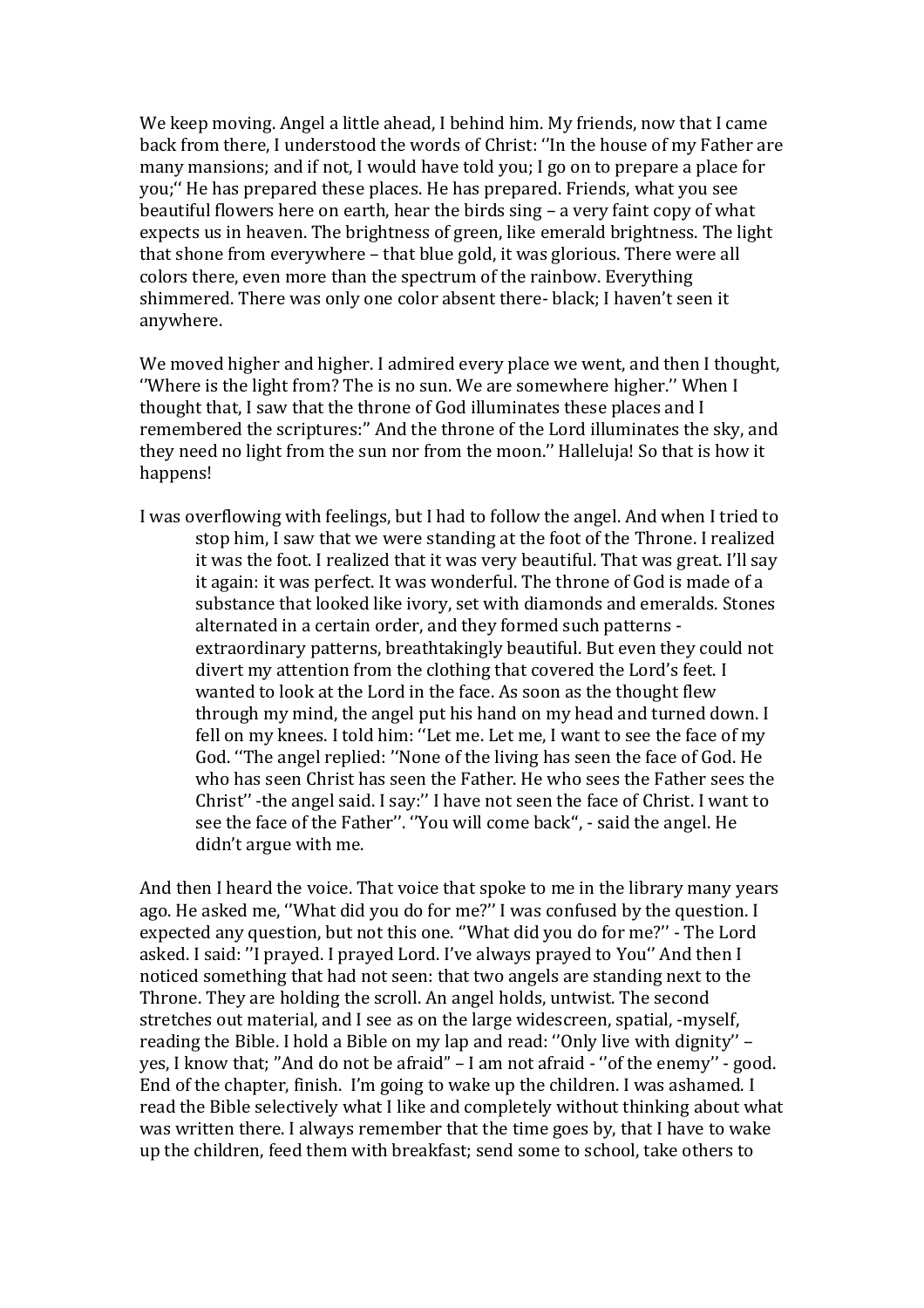kindergarten, and have to go to work myselv. All of this flashed through my head as my eyes read the Bible.

The Lord said, ''You have prayed?'' And at that moment I saw my prayers: ''Give me God. Do for me, God. Help me, God. ''And the Lord gave and did and helped. And no prayer of thanksgiving except in church. When everyone thanked, when the pastor said, ''Let us thank the Lord;'' - then I thanked too, but so, in general. ''You made me a servant – said God – and I spoke to you through the Word. You did not hear me, though, you read. It is written, ''Study the scriptures.'' Search. And if you had researched the scriptures, you would hear my voice.''

"Lord forgive me. Lord forgive me – I babbled like a child. I will not do it anymore". The Lord did not answer because I was already forgiven through sacrifice on Golgotha. But:'' What have you done for me'' -the Lord asked. ----

It crossed my mind, as I read the Bible, so I read for myself – the Lord was speaking to me. I prayed and He gave me. I asked – He replied: He gave me everything. Really, what have I done for God? Forgive me, Lord, forgive'' – I started to cry. Tears like peas started to run. The Lord has taken my head. He wiped my tears with his fingers and said: ''Do not cry, child. Your sins have been forgiven through my son on Golgotha.''

I saw Golgotha. The Lord opened the earth and I saw Golgotha. Friends, what I saw terrified me. Among those who shouted: ''Crucify'' was me. It was me shouting: 'Crucify Him''. That was me raged below, repeated:'' Crucify, crucify, crucify Him. Let Barabbas.'' I say: ''How is it? It is impossible. It is not possible two thousand years ago I was out in this world''. And the Lord replied,'' Your sin was then. Every time you sin, you crucify Him.''

Imagine, friends, when you are said to be "killer'' and not just a killer, but the murderer of God. Probably if I would be on the earth in the body, from despair this body would crumble to dust. But the Lord comforted. He said ''Listen''. And I heard the Lord admonishing, consoling the prostitute: ''Your sins are forgiven. Go and sin no more.'' I will not, will not, will not sin anymore. ''It is good, - said the Lord – that you realized it. And now you go back'' – ''Yes, Lord. Yes, I will come back.'' ''Look," - said the Lord.

I saw – heaven moved aside, I saw the whole earth ''from end to end'', as the Bible says. I knew very well that the earth is round, that the maps were created in the Mercator projection. I know everything, but what I saw Mercator couldn't even imagine when he made his maps. I not only saw the whole earth at the same time, I saw every human being. The roofs on the houses were as if lifted off. In some houses slept, in others celebrated, in the third worked. Every word was recorded or by an angel or a demon, following man. Every thought was displayed as a screen, and it was recorded by an angel or a demon.

Faces. Faces were ugly. There were so many ugly faces that it was impossible not to be horrified. I said, ''Lord, how is it? I was just in on earth, I haven't seen that many horrible faces. I haven't seen that many horrible faces. Why are they so terrible? What happened?" And the Lord said: ''You only saw their covering, their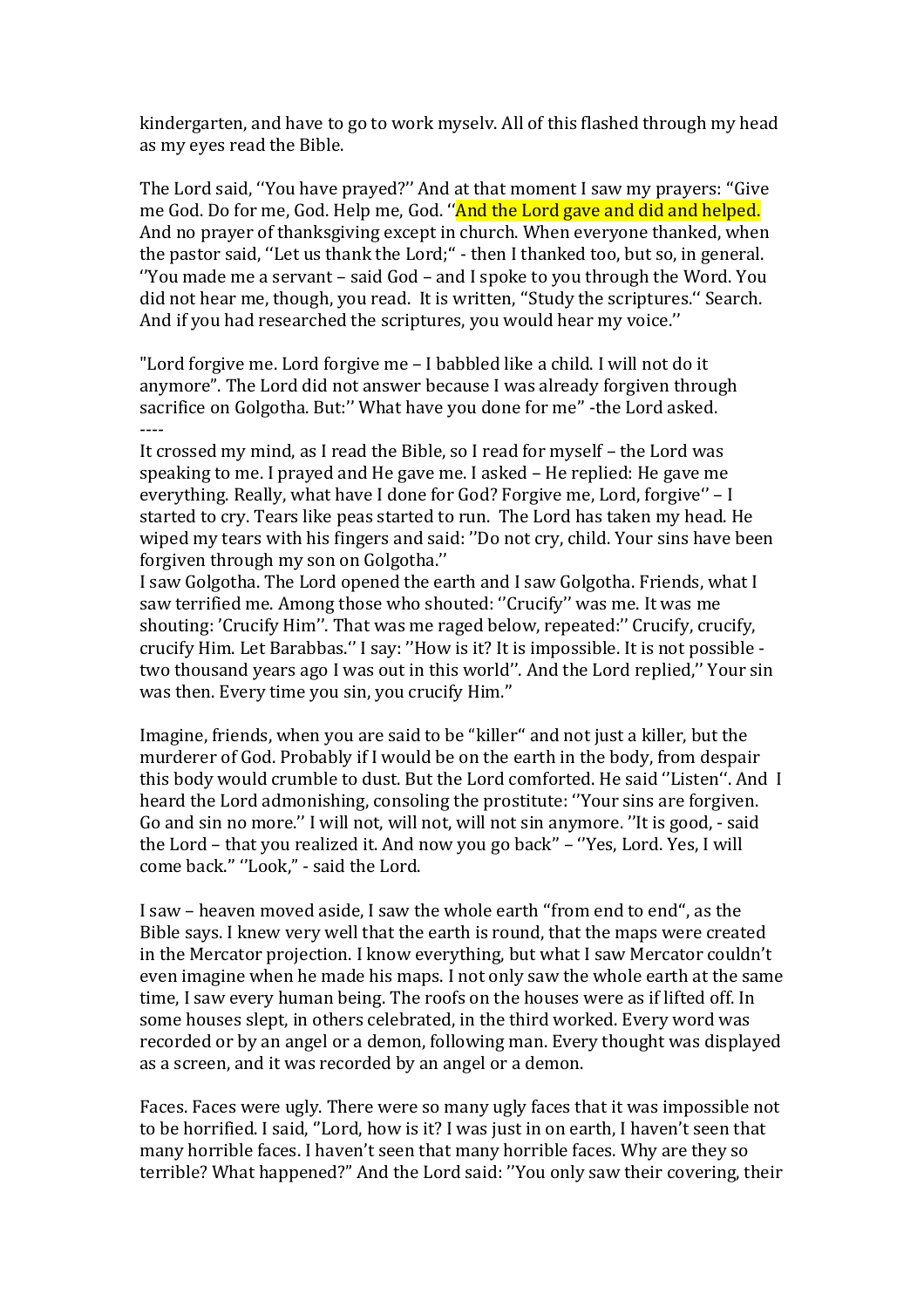bodies. And now you see the essence - what they represent of themselves. Come back and tell the people,'' Time is running out. I am at the door. Repent.'' – ''Yes Lord. Yes Lord. I will come back and say. I'll say the time has come near. I will say that You are at the door. I will say that they repent.'' "And now you will see what few have seen," - said the Lord.

Angel took my hand and we began to move away from the Lord's throne. I didn't want to leave this place. It's been so good there. But we started to descend down. I saw a beautiful city.

It has not only one gate, but the ones we approached were made from a single pearl. They opened as leaves. It was two whole amazing pearls. They shone with all sorts of colors. They were so beautiful, so warm and so delicate that you wanted to stand there forever and just watch them. When they opened, I saw this heavenly city. ''Jerusalem?'' -I thought. And the angel said: ''Yes. Heavenly Jerusalem''. Streets of gold. I don't know, maybe it's not metal-gold because these pavement stones were like polished gold of the highest standard. They were so beautiful. Moving the eyes away from was impossible.

I always dreamed of going to Paris and seeing Notre Dame Cathedral because it has been recognized as one of the wonders of the world. This is a work of art. But I saw it in heaven. Only more beautiful. And I remembered that in the vision Solomon also saw the temple. I realized that the architects on earth who love God, the Lord showed them what to expect in heaven, and they tried to replicate these copies. Without God's blessing, they couldn't create such beauty on earth. But that was only a copy, because there it's much more beautiful.

I wanted to enter the city but the angel said, "Nothing unclean will enter it.'' I looked at my clothes and saw some stains. I didn't know where they came from, I hadn't seen them before, but they were there. They were. And the gate were closed. I was sorry. I regretted not having seen everything in detail. But I couldn't disagree. We went on.

We continued to go on a beautiful street. The fruits on the trees. The tree blooms and fruits ripen. All of this at the same time on the same tree. When I reached out my hand, the twig bent, and the fruit landed in my hand. I don't know what this fruit is called and it doesn't exist on earth. But it was fragrant. I breathed that aroma. And that's strange – I wasn't hungry and I didn't want to bite it. But I realized later that I didn't want to bite it, at the time it didn't even get into my head. I just inhaled the aroma and praised God. I sang a song of praise to God and saw that from the earth flowers are also coming up. Flowers were different. They were all sorts. And they went up somewhere. I say, ''Where do these flowers fly up?'' ''That – he says – praise to God. It flies from the earth, turns into flowers and weaves itself into a wreath, and lies down on the knees to the Lord.'' Again I saw the earth, and the those singing, and praising the Lord. These were worship. They sang! All my life I wanted to praise God to have a beautiful voice. I asked the Lord: ''Lord, give me a beautiful voice so I could sing in the choir. Give me the hearing so I could hear the right music.'' The Lord didn't answer me, and only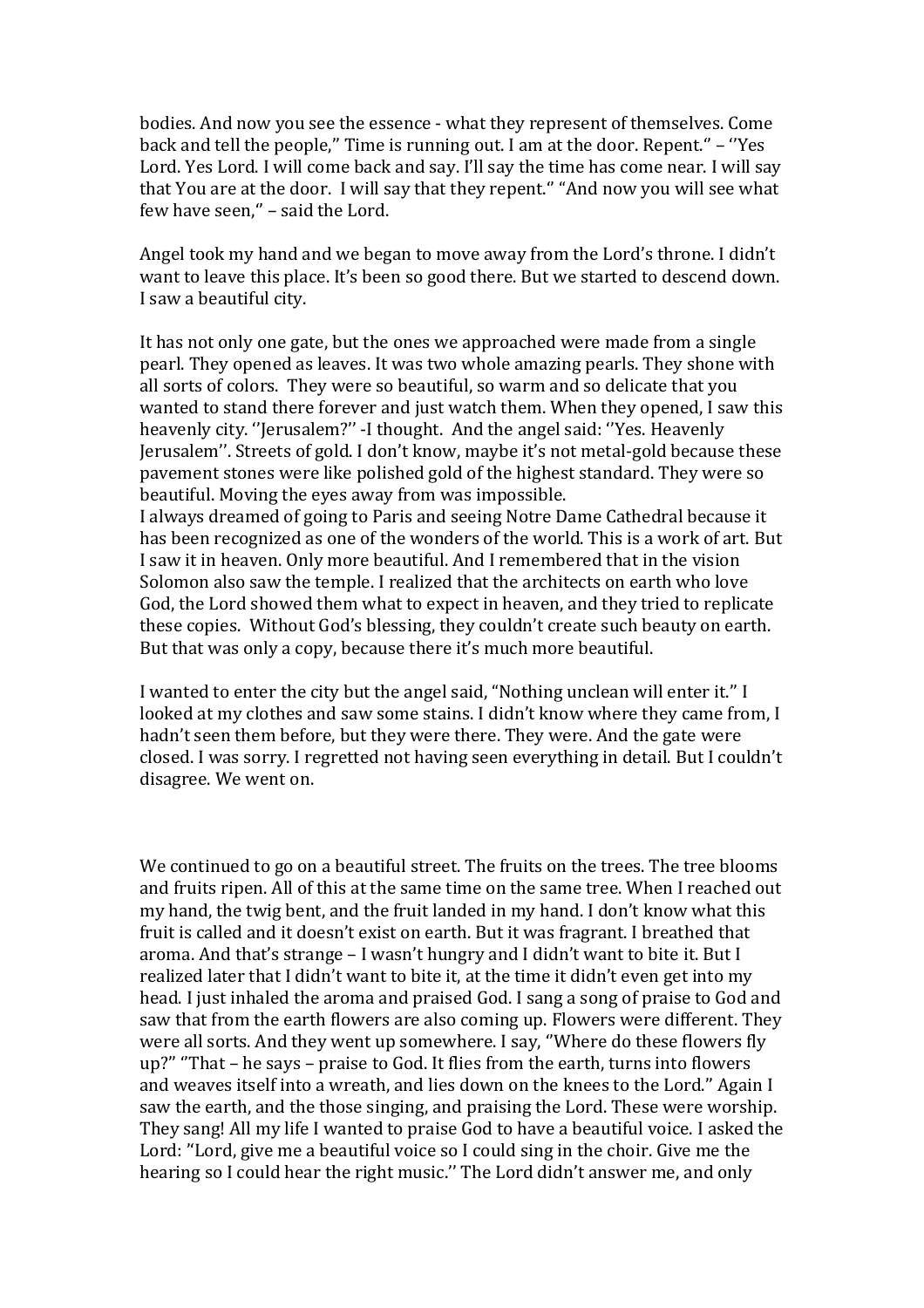there, in heaven, did I understand why. It is great in diversity. And my singing and my praise – yes, as very modest little flowers fly up, but when they were woven into the wreath, complementing it, it was impossible to take your eyes off. And this fell on the knees to the Lord, and He blessed. ---

I was already beginning to move away and turned my head back. Angel drew me with the words:'' Look forward, not back''. And if I tried again in my disobedience to turn my head, I would not see anything there because it was a bright light that made it difficult to see anything. But I already praised God. I was happy. I realized: I don't need that beautiful voice. The Lord gave someone to praise him with a beautiful voice, let him praise. Whoever does not have a beautiful voice, let him praise with the voice that the Lord has given him. God is pleased about it. It is pleasant to him.

The fragrance of praise. I didn't see where the fruit went from my hand, but I didn't regret it, because the places came even more beautiful, even more interesting. We went to the edge of the forest where trees – every leaf praised God. It rang as a raspberry bell and praised God: ''Hosanna. Hosanna in the highest heaven.'' Everything was happy.

I saw a sea. The sea of glass, like in Johannes. But glass is not the window glass. It's not even crystal. This is even more transparent, beautiful, like water. I say, ''There is fish there?'' The angel said, 'This place is for the bride. The groom has prepared a place for her. How probably it is beautiful – the church – the bride of God – on this sea of glass. So I wanted to stay there and wait for the church. But the angel said, ''Your pride can kill you. ''And again I was ashamed. ''Lord forgive me'' – I whispered.

We walked on the grass that helped walk. There was no tiredness at all. The legs plunged into a damp grass so tender that it caressed the feet and I felt the lightness of it. Ease in everything, the celebration and joy.

I saw a nice little house. I always compare it to a gingerbread house because my poor mind can't find anything nicer to compare. I wanted to enter it. I asked: ''Who lives there, in this house? Is it inhabited?'' ''You see right away'' -said the angel and again firmly took my hand.

We came to this little house and went in. It was a beautiful room. It was filled with such a dim light. That light was alive. At a resemblance of the table was siting a man doing something. That something – it doesn't exist on earth. But that he created something and was happy – it could be seen in him. He also sang a Psalm, I know this Psalm – it was sung in church not one time: ''God has the right for glory. Glory to God! Glory! For everything to him the glory!''

I loved listening to this song. When the man turned around, I saw my father. But I didn't see the old man who had died. But I saw a young man, 25-30 years old. When he looked back, he looked at me and was very surprised. It was my father. My beloved father. He said: ''Tanya! It's too early for you.'' The angel stretched out his hand, pointed it, and said, ''She's coming back.'' And dad stepped back. But I so wanted to hag him. But the angel I held his arm tightly and said: ''It's time''. Dad just asked: ''Tell the mother. You come back. Tell mother everything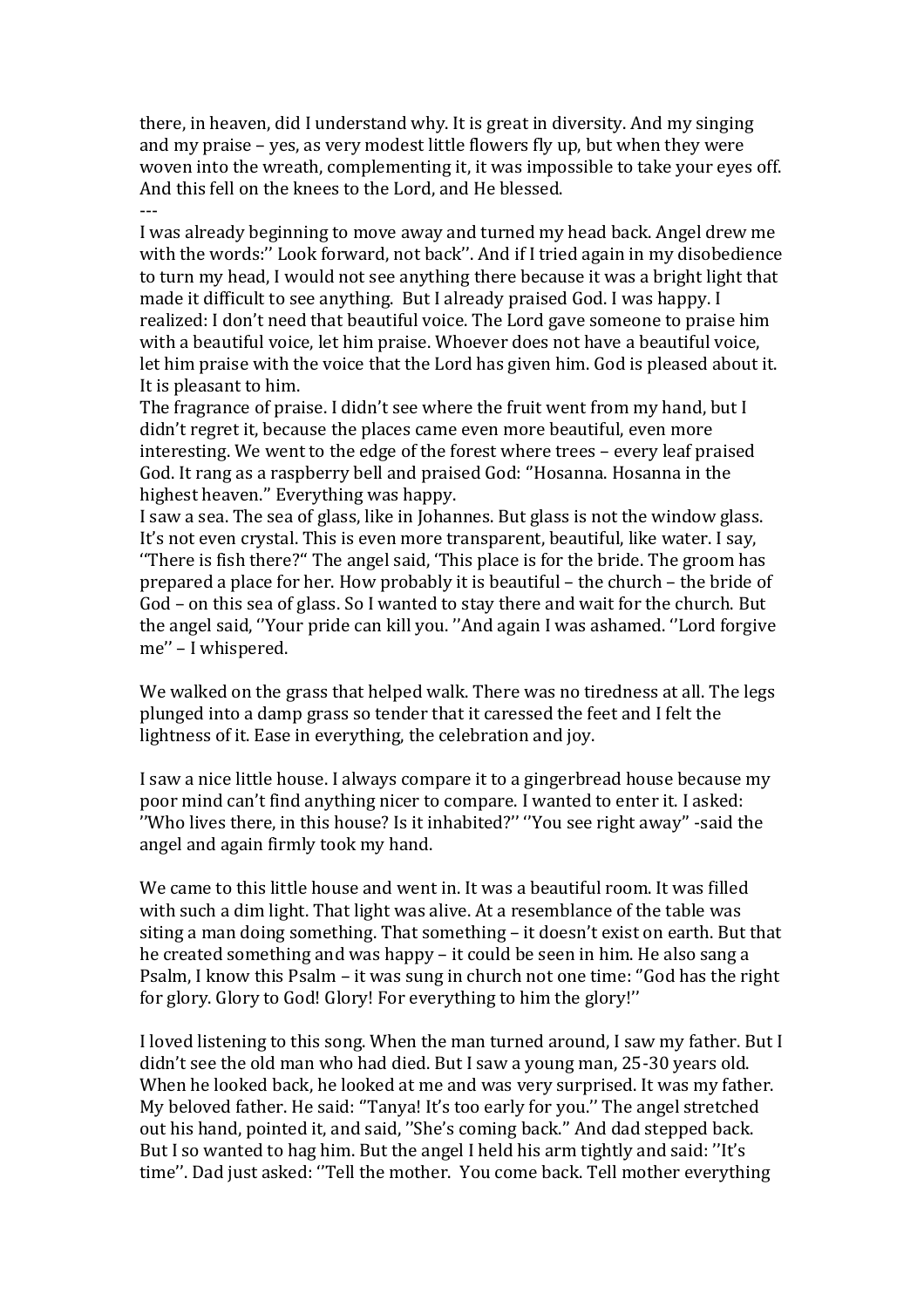you will see here''. At that time, my mother was not yet a believer. She was a worldly person. How much I didn't want to leave this place. There were two places I didn't want to leave – it is at the foot of the throne of God and my father's dwelling place. I said: ''Dad. But why are you here and not near the Lord?''. And the father said: ''Thank, daughter, to the Lord.

I was like firebrand torn from the fire. Praise Him for the fact that I'm not there where you're going now and here and I'm happy.''

I remembered my father dying. He repented, he called presbyter literally 15 minutes before death. He repented. About what and how they spoke, what my father repented of, knew the Lord and knew presbyter. Presbyter came out and said: "He has made a covenant with God. Praise the Lord!'' we also expressed glory to the Lord, but we thought about a dying father with my sister, ran into the room. Dad opened his eyes wide, very surprised, and said, ''I'm alive. Alive! Alive!" with these words he left. He died for the earth. We didn't know where he went. And he wanted to inform that he was dead while lived in the flesh and only now is he alive. And I testify. I testify that he is alive. Living by the grace of God. He lives.

But we had to go. So gradually moving, I no longer look at everything on the sites. Impressions were enough. I thought of my father – what a joy. I knew that a little more, soon I'll meet with him again, that earthly time is running very quickly. No matter how long I would stay on earth, in the end I'll meet him in heaven anyway. Alleluia! Alleluia! Praise the Lord!

## **Vision of hell**

So staying in the same thinking, we approached the same veil of dirty fog again. We crossed the veil and the stench hit the face. Heat. There was nothing to breathe and it became very difficult to breathe. You can imagine rotten burnt meat, rotten eggs, and sulfur, all in terrible heat and drought. We crossed the line of hell. It is terrible. It was horrible, even where I was standing. Breathing was impossible. There is no water there. It is so dry there that I immediately felt the pain in my throat.

Angel took my hand and I felt the freshness. I didn't now let the angel. I've held now on him myself.

The place where we were, the first circle, there were people. They were in a certain closed space. They rushed about from side to side. Above them was the open sky and they saw – they saw paradise. They saw where we had come from with the angel, but they could not be transferred there. They pulled their arms to me, they asked for help. Those who were exhausted tried to sit down. And ugly creatures jumped on him – such little demons. They bit them, just so that this unhappy soul wouldn't stop, that it wouldn't stop, that it would rushed about from one wall to the other. They raised their eyes to the sky, and again they asked for help. They just couldn't call out the name of the Lord – for them it was forbidden. I asked the angel: "Who is that?" He said: "These are the ones who are waiting for judgment. They come to judgment, and maybe when they present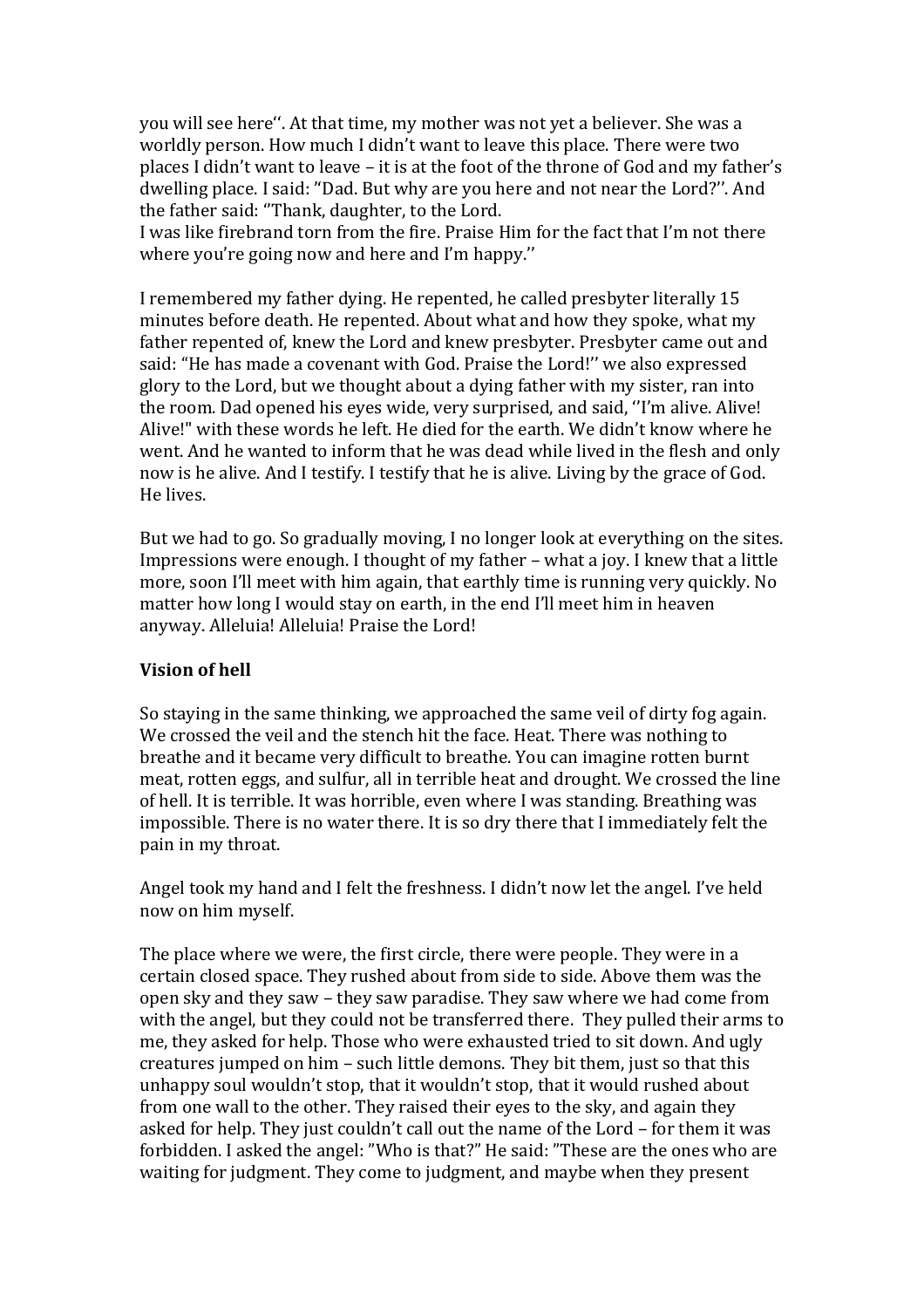their works they will be justified; maybe not; for there is no other name for people to be saved. They missed their chance on earth."

I said: "Or maybe they will be prayed for there on earth and that will help?" And the angel reminded me of the words of scripture: "Pray while you are still alive, and after the end will be".

Downcast, I began to move away from the place and saw another. It was like a big huge aquarium. Friends, I can't keep quiet about it because until now, when I think about what I've seen, my hair stands on end and I get goosebumps. In this aquarium, filled with gas, there were human embryos. How they screamed. How they had screamed. It was terrible. They shouted, "Don't kill. Don't kill me, mom. Don't kill me. Don't kill me mother. I want to live. I will love you, just don't kill." I was confused and felt as if stepping into the resin – can't go any further. I ask the angel, "What does that mean?" And he said: "That are the victims of abortion. Souls that should come to earth to do the will of God and return to God. But they were killed, and not given even to be born. They are about to testify about parents. They will come to the judgment and will testify about their parents."

And then I saw one of those embryos disappeared. Then another, then another. I said: "and where are they going? What are they dissolving?" "No -Said the angel – it is the Lord who takes them out." I said: "Why? Why does He let ones and takes the others out?" "His parents have repented, they are forgiven, and this soul will no longer testify about them in judgment. It returned to the Lord."

"O, Lord! How great are you, O, Lord, that you and that forgive too. Glory to you, my Lord!" As soon as I praised the Lord, I saw what happened. These detestable creatures, these demons – they took up arms. They appeared from somewhere, such hefty. They all rushed at me with axes, pitchforks, some kind of instrument, but they came over a glass wall and were cast away. The angel said: "Here the name of God is forbidden. It is not pronounced. And if it was not the will of God and not the fence that He had made, they would tear you apart."

Again I thanked the Lord that he did not leave me there where sent either. He didn't leave, he was watching me. I looked at the sky and saw Him on the throne. I saw the throne and the clothes again. I felt easy and free that here in this horror His hand is with me, he did not leave. Alleluia! Halleluja! Glory!

We descended from circle to circle. In one I saw two huge demons in leather aprons with their axes hacking the soul into pieces. They hacked. They did it slowly. They hacked the soul, but there was no blood. It was just pain alone. It was a scream. There was no blood. I say: "And why no blood?" "The blood belongs to the Lord" – said the angel. I remembered that, - yes, the blood, the blood of Christ - it redeemed many. I asked, "Why, why were they chopped into pieces?" "They are the ones who made the division on earth" – I received the answer. I say, "How is it? What division?" "They separated families. They made the divisions on the work. They brought people together to tear apart, to break. They made the division in churches, families. Everywhere they appear they served themselves and only themselves. And now they felt the splitting in full –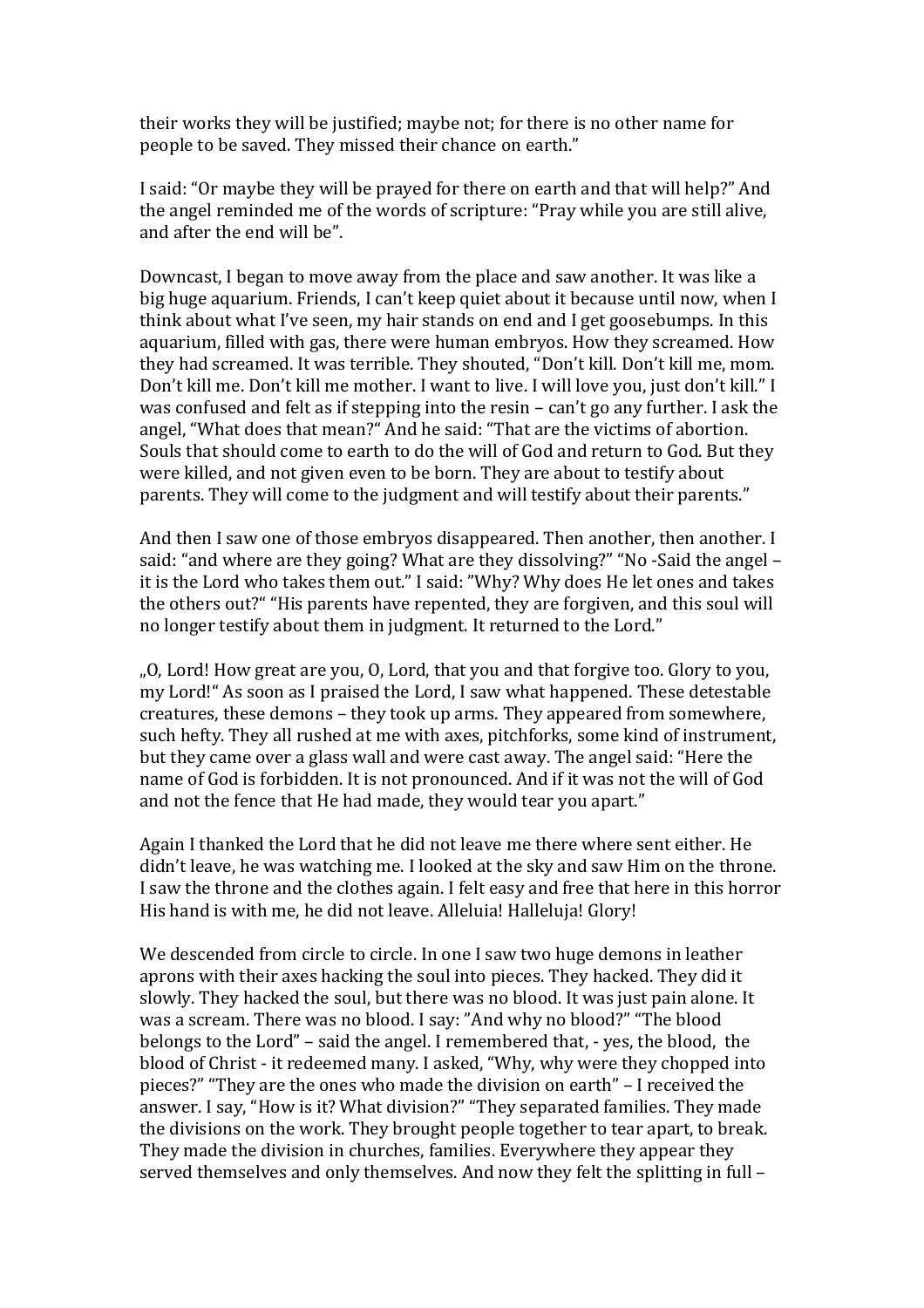now they are being divided. This is also how they tore the living church apart." and again I thanked God in my thoughts and lifted my eyes that it was not alike with me, and Lord protected me from it on earth too; that even the thought of division on the earth I did not have. That means I won't get into that circle. Alleluia! I will not get there! Praise the Lord!

I've seen Orthodox priests. I saw the Protestant preachers, Catholic priests. Each was in his own boiler under which the fire burned; in that detestable resin-like liquid. I say: "Why?" I recognized one of them. I recognized. I knew he was a bright preacher. "And why is he here, not up there? He served God after all". I heard the voice from above: "He never served Me. He served himself. He worked only on his authority. Just like a drunk Orthodox priest. Like the perverted Catholic priest. They only served themselves. I understand where they are going those who serve in the churches where the bells ring demons. And the people who hear the bell go. They go and talk about something of their own. They don't think. They light candles and Hell's flame breaks out into a brighter flame. They go. It is terrible. ---

When I saw the evangelical preacher – I do not say his name, but I gave that name to the ministers. Do not name him because his children are sincere Christians. For them, the crown of glory is prepared. God knows that name and I will not name it.

When I asked the angel, "Where are our evangelical Christians, our Pentecostals? I want to go to them". I saw many familiar faces. But I wonder how they are, where. "where? - I say. And he says: "Who?". I say: "How who? Well, my brothers, sisters in the faith. Well then, where are the Orthodox? "The angel replied: "Here are neither ones nor the others. Here are children of God." Do you understand my friends? There is no separation in heaven. They are children of God, regardless of their denomination. What matters is what was in their hearts and whom they served. All those who serve the Lord Christ are in heaven. And those who served themselves, of any denomination, since in hell they are separate. Each of them has their own cauldron with the resin. It's awful. It's awful. But these people – knew the truth but didn't believe it. Friends, if you know the truth, don't wave it off. Believe that everything that is said in this book, in this Book, it is all true. It's all true to the last point.

We went further down. We descended to the bottom. In one of the circles, I saw my grandmother. Yes, daddy's mother. My good, gentle, wonderful grandmother. The demon pulled her tongue with the tongs. Pliers glowed. The whole tongue burned from these pliers, the whole body, everything is charred. And if the dust should be dispersed and suffering stop, it again – he loosened the forceps, tongue fell out, and at this point, the dust was joined and became the same again, and the torment continued. She screamed but couldn't say anything. She stared at me with bulging eyes and stretched her arms. I couldn't stand it because I couldn't help her. I couldn't reach out and cool her tongue. It turned out that she was slandering. She slandered. I understood why the neighbors weren't friends with her. It is painful to say. Your son, my father is in heaven. And his mother stayed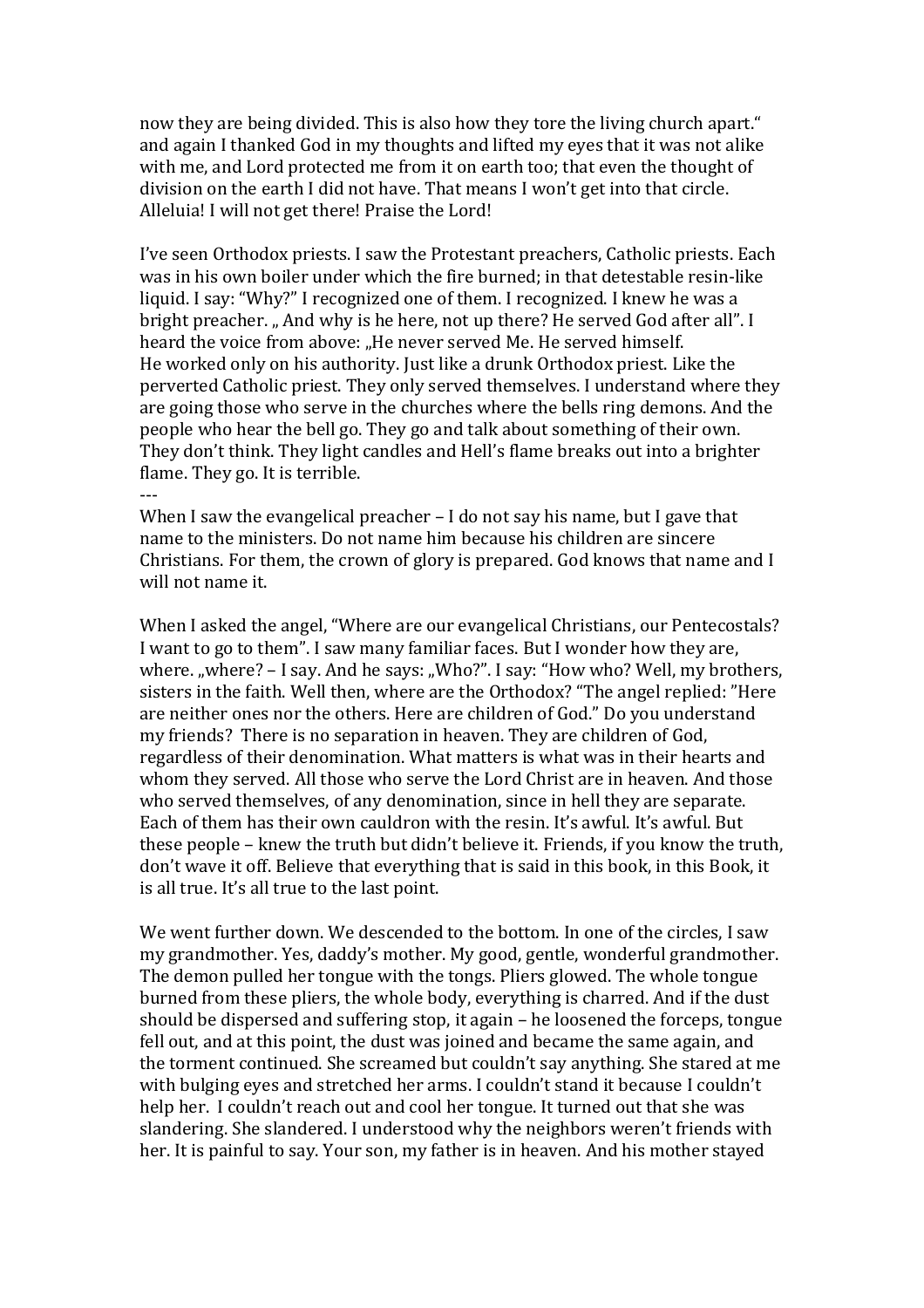there forever. I couldn't move, and if it wasn't the angel, I would probably have stood and stood crying and screaming. I screamed instead of her.

I don't know how we got even lower, but I saw the door. The room and her doorblack, smeared like dirt. In this doorway people came, it seemed to me – because some of them was well dressed; even costumes like those from Versace, or on the contrary, Montana jeans, Sports trousers; or beggars in rags; or girls in fishnet stockings. But all of them had ugly muzzles. Exactly snouts, my friends, not faces. They came. It is demons that go on the earth, that seduce people. They came to report to their master. He sat down behind a locked door. When the door opened I also saw the foot of the throne. He disguises himself as a lord. He doesn't want his face to be seen either. But the throne was ugly. It was disgusting and repulsive to look at. I pressed my eyes closed but I could hear the report and when Demon in an expensive suit with a laptop was taking something out of his pocket. That was something I couldn't see. That something – was a soul. I realized this when he said: "Here master, one more soul. Bind it". And the door slammed. I could not move. I asked the angel, "How can that be? Another person died and was captured?" He says: "No. otherwise the soul would be in one of the circles. And this one is still alive. He made a covenant. He made a covenant. He sold his soul. Now the devil will bind him, carry him to the spot, bind him in shackles, and place a demon there. This person will get up, will go, will do his thing. But it won't be him anymore. His bound soul will sit in the bowels of the earth. And the demon to whom he gave his flesh will walk on earth instead of him." I remembered how about evil people they say: "a soulless person." Soulless, because the soul is already captive there. Captive soul. The enemy will only let them go when hell will return souls and the sea will return the dead. So said the Lord. So He wrote down. If you meet such people with empty, cruel eyes, you understand what the word of God says about them: "Do not pray for such people because they are not for salvation." Until that moment I didn't understand. Lord, how is it? Something I don't understand well why not for salvation? Why not for the salvation? Yes, because they gave themselves voluntarily. And they gave themselves up so readily that the enemy bound them, bound them. And a resettled demon already lives in his body. The family still thinks he's their wonderful father and wonders how he changed overnight. Colleagues think that a wonderful colleague, what happened to him, he is so changed as if not the same person. Wonder. Well, wonder for a while, then get used to it that he is evil walking. And this walking evil seduces others who are like him.

I didn't want to see anything anymore. I was so scared and frightened that I was only afraid of one thing – to be overthrown into the lake of fire that we were passing. Or at the lake of sewage, where the souls floundered, tried to get out, who screamed to the sky that was visible to them. Those who live in heaven do not see it. It is closed to them. They see the earth and the loved ones for whom they pray for. They come to the pedestal of the throne of God and pray to the Lord. And the Lord sends angels to stop the sinner if it is possible. Those who are in Hell – they can't even warn their close ones where they are. And how terrible it is for them when her close ones, remembering her on the anniversary of her death, say good words: "How pious he lived, how he loved people." If this is not true, demons abuse more. They intensify the torture, and for every good word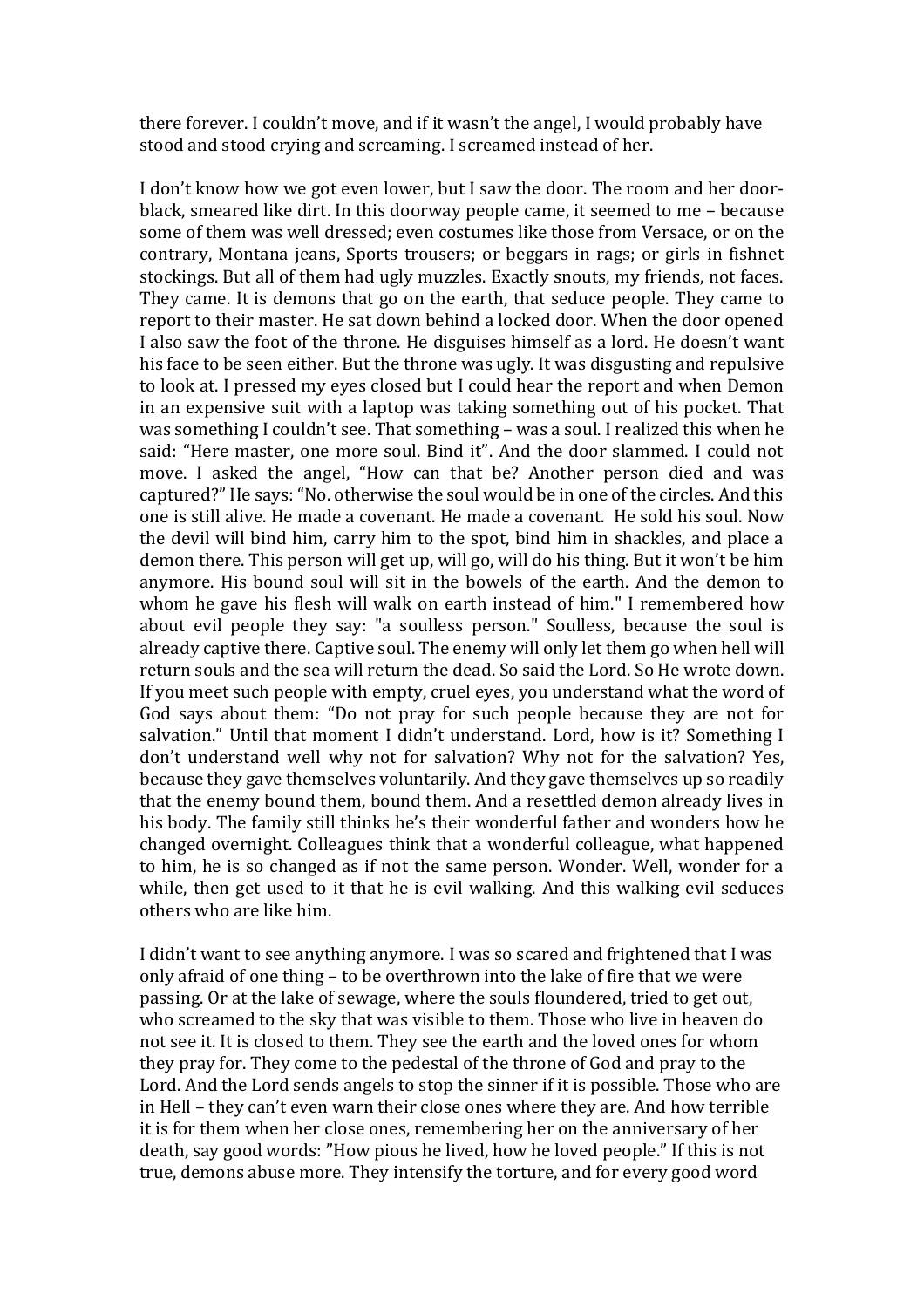about the dead, it gets worse for them. From there he screams: Be silent". But people don't hear. They speak cunningly. Most of them know what the deceased was like during his lifetime and speak cunningly. If you know that he was not like that in his life, be silent. Don't make his agony worse. Or tell the truth about him, "Yes. He was not holy. He was a sinner." Tell the truth. His tortures there won't be amplified by that. They won't weaken, but they won't get stronger either. They remain like that until the coming of Christ, until judgment. I remembered being at a notoriously unpleasant person's funeral. But the saying goes, "about the dead, or good, or nothing at all." And usually, we begin to praise, not realizing that our lies will make them even worse….

I did not notice how we began to rise higher and higher. We came near this veil again. We have crossed the threshold of the veil and I took a deep breath of this incense. It revived me. And the angel turned my face to the curtain, pushed gently with his shoulder, and said: "time for you."

My friends, I went away freely and easily, but when I rolled down, it was such pain. I flew into my body with the pain. With the pain and scream. But I was ashamed – compared to the agony of Hell, it wasn't painful. It could be endured. I become silent. But I heard someone else scream. I opened my eyes. I thought, "What can scream like that?" and I saw the room, tiled walls. A woman is sitting on the floor in a white robe, the robe is wet. Nearby is a spilled inverted bucket lying around, a mop. And she sits like that and shows with her hand: "Uh- uh, uh, uh" she doesn't just scream. She moans.

I sat myself. I could not see. I realized: my head wasn't sewn up. I say," why are you screaming? "Oh, I better wouldn't have asked. The poor woman turned white as a sheet. I say to her: "don't be afraid. Don't scream". But she put herself on all fours and so fast-fast – and through the door. She crawled out.

---

I got a cold. I started looking around and saw that I was covered with only one bed sheet. The number of medical history was written on my foot with the green disinfectant liquid. On the other – first and last name, and the date of death. I knew how the dead are processed. I am a doctor. I spent not one day in the morgue taking my anatomy and surgery exams. But why am I here? – I thought – I was in heaven right now. Oh yes, the Lord said: "You will come back." What to do next Lord? You won't let me cut open alive?

"I'll be cut open now", - I thought. I got a terrible stomachache. Look down, I saw the cut. Yes, has already been tried. I hooked with my hand, but there wasn't blood. Strange – I thought.

When heard a scream, a movement at the door and the door swung open, the surgeon comes in who has operated on me. He waved his hand in front of him: "No, no, no, that's impossible." And froze – he saw me. Then he says: "well, lie down. You are dead." I wrapped myself in bedsheet and said, "I'm alive." He says: "Alive. Look at your hands, alive. Lie down quickly" I say: "I'm not lying down. There is cold." I looked at my hands: yes, corpse marks. The blue, almost black nail phalanges. In my head rushes through: well, the blood did not come out of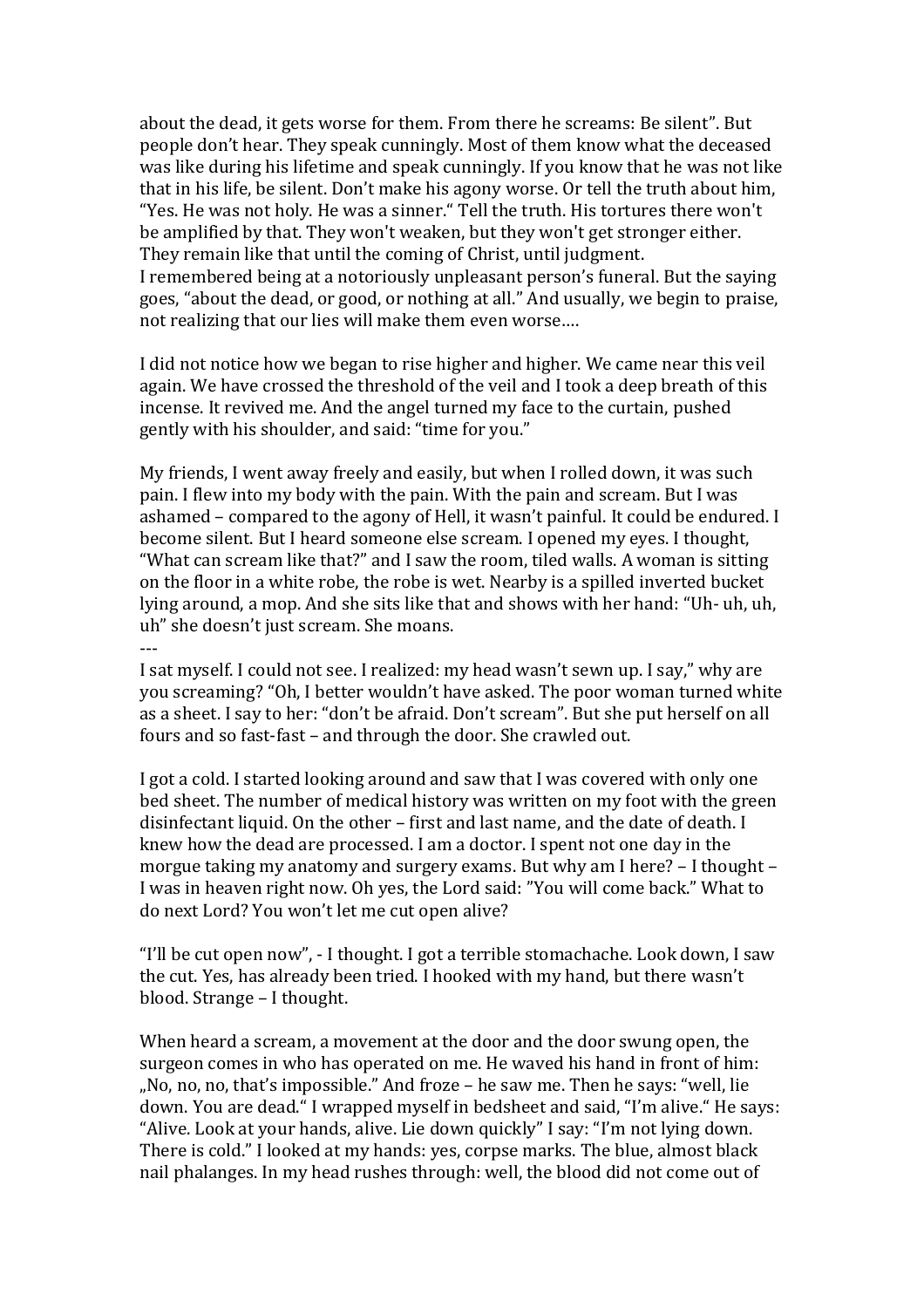the cut. So it has already curdled. It cannot be. "No, - I say. - You have no right, Doctor… you have no right – I am alive. I came back." This professor once taught me. He says: "with you, there were always problem. But such a problem… and what to do with you now?" I hold my head – head, where there was a piece missing, and say: "maybe sew up." "well, yes, sew up." -said the professor, and went out. Well, okay, he won't leave me here, - I thought.

After a while, some kind of turmoil began at the door. Two attendants walked with the roller board and began to swear between them: who will roll, who will hold head, who will hold feet; if the dead body suddenly leaps off; and maybe it's a vampire – bites and drinks up all the blood. I tell them, "I'm not going to bite. I'm not a vampire. And by the way, I'm Christian. Do you understand?" - "No". They pushed the roller board that hit the table and stood obliquely, and show me with sings (they didn't speak to me, they only spoke to themselves, each word interspersed with foul language): meant, sit down on the roller board by yourself. I say: "Then turn around" because it is written in the Word of God, "Don't expose your nudity." They did it with pleasure, because looking at the corpse – not very pleasant. But she went out in the hallway – what if they turn away and I throw myself out of them (they told me that later when I was released). They were so afraid to turn their backs. I sat on the roller board. They took a look, and the trade began again: who where will drive. In the end, they were yelled at and they drove me down the hallways. The news spread through the corridors. I was driven to the surgery. If only turned into the corridor, all the doors would open and all the curious looked out, but when met with my eyes, they immediately hid and closed the door. I think, fear, to no purpose. They are afraid to no purpose – I am alive after all.

The home was prepared for the funeral. 72 hours have passed. It wasn't clear why the corpse wasn't being returned. "The autopsy was not done, the autopsy not done." Now it is clear. Lord allowed all of those delays because God's plan was to bring me back. Praise the Lord! Praise the Lord!

And when on the third day, on Monday, my family came with the coffin, they were told, "You know, this thing – there is no bodiy. ""How is there not?" – relatives wondered – "And where did this body go?" "It's alive. It came to life". "What do you mock people? Here such grief, and you mock. How a corpse after three days can come back to life?" -Cried, my mother. "Can". But the man shouted: "I told you she will come back. She came back! Everything is fine".

When they tried to rearrange the furniture in the house so that when the coffin is brought to be displayed for goodbye, he said, "Do not touch, do not touch. Tatiana comes, she will put everything up herself". And my mother said, "What I've come to – daughter died and son–in–law went crazy."

Poor children. We still had two single children. The three already had their own families. and the two – 12 and 13 years. They were at the home. Poor children – first they are told: mother has died, later: mother has come to life. But the second option was more acceptable to them. So when I arrived, the youngest son was a little shy. I was released a month later, but there were still corpse stains on my